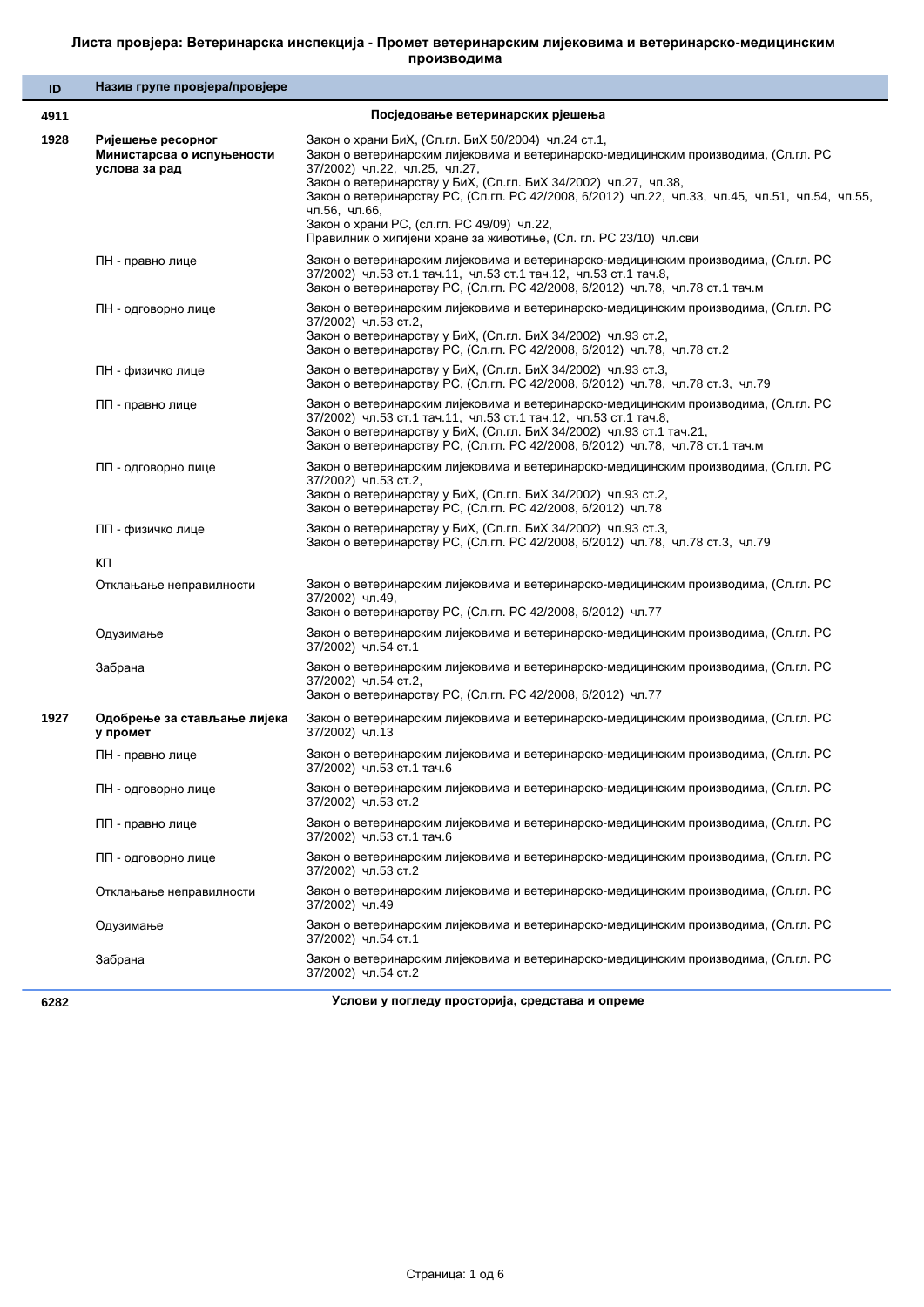| 1936    | Услови у погледу просторија            | Закон о сточарству, (Сл.гл. РС 34/2006, Сл.гл. РС 100/2011) чл.37,<br>Правилник о условима који морају испуњавати предузећа и друга правна и физичка лица која<br>производе лијекове који се употребљавају у ветеринарској медицини, (Сл.гл. РС 7/1996) чл.сви,<br>Закон о ветеринарству у БиХ, (Сл.гл. БиХ 34/2002) чл.62, чл.62 ст.1,<br>Правилник о условима које морају испуњавати ветеринарске специјалистичке службе, (Сл.гл. РС<br>21/1995) чл.1, чл.2, чл.3, чл.4, чл.5, чл.6, чл.7, чл.8,<br>Правилник о ближим условима које морају испуњавати ветеринарске станице, амбуланте,<br>апотеке и друге службе које обављају послове ветеринарске дјелатности, (Сл.гл. РС 21/1995)<br>ЧЛ.СВИ,<br>Закон о ветеринарству РС, (Сл.гл. РС 42/2008, 6/2012) чл.34, чл.51, чл.52 ст.1, чл.52 ст.2,<br>чл.53, чл.56 ст.1,<br>Одлука о условима које морају испуњавати овлаштени ветеринарски дијагностички лабораторији,<br>(Сл. Гл. БиХ 25/04,<br>Сл. Гл. БиХ 16/05,<br>Сл. Гл. БиХ 43/09,) чл.4, чл.5, чл.6                                                                                                                                                                                                                                                    |
|---------|----------------------------------------|----------------------------------------------------------------------------------------------------------------------------------------------------------------------------------------------------------------------------------------------------------------------------------------------------------------------------------------------------------------------------------------------------------------------------------------------------------------------------------------------------------------------------------------------------------------------------------------------------------------------------------------------------------------------------------------------------------------------------------------------------------------------------------------------------------------------------------------------------------------------------------------------------------------------------------------------------------------------------------------------------------------------------------------------------------------------------------------------------------------------------------------------------------------------------------------------------------------------------------------------------------------|
|         | ПН - правно лице                       | Закон о сточарству, (Сл.гл. РС 34/2006, Сл.гл. РС 100/2011) чл.58 ст.1 тач.10,<br>Закон о ветеринарству РС, (Сл.гл. РС 42/2008, 6/2012) чл.78                                                                                                                                                                                                                                                                                                                                                                                                                                                                                                                                                                                                                                                                                                                                                                                                                                                                                                                                                                                                                                                                                                                  |
|         | ПН - одговорно лице                    | Закон о ветеринарству РС, (Сл.гл. РС 42/2008, 6/2012) чл.78                                                                                                                                                                                                                                                                                                                                                                                                                                                                                                                                                                                                                                                                                                                                                                                                                                                                                                                                                                                                                                                                                                                                                                                                    |
|         | ПН - физичко лице                      | Закон о ветеринарству РС, (Сл.гл. РС 42/2008, 6/2012) чл.78                                                                                                                                                                                                                                                                                                                                                                                                                                                                                                                                                                                                                                                                                                                                                                                                                                                                                                                                                                                                                                                                                                                                                                                                    |
|         | ПП - правно лице                       | Закон о сточарству, (Сл.гл. РС 34/2006, Сл.гл. РС 100/2011) чл.58 ст.1 тач.10,<br>Закон о ветеринарству РС, (Сл.гл. РС 42/2008, 6/2012) чл.77                                                                                                                                                                                                                                                                                                                                                                                                                                                                                                                                                                                                                                                                                                                                                                                                                                                                                                                                                                                                                                                                                                                  |
|         | ПП - одговорно лице                    | Закон о сточарству, (Сл.гл. РС 34/2006, Сл.гл. РС 100/2011) чл.58 ст.2,<br>Закон о ветеринарству РС, (Сл.гл. РС 42/2008, 6/2012) чл.78                                                                                                                                                                                                                                                                                                                                                                                                                                                                                                                                                                                                                                                                                                                                                                                                                                                                                                                                                                                                                                                                                                                         |
|         | ПП - физичко лице                      | Закон о ветеринарству РС, (Сл.гл. РС 42/2008, 6/2012) чл.78                                                                                                                                                                                                                                                                                                                                                                                                                                                                                                                                                                                                                                                                                                                                                                                                                                                                                                                                                                                                                                                                                                                                                                                                    |
|         | Отклањање неправилности                | Закон о ветеринарским лијековима и ветеринарско-медицинским производима, (Сл.гл. РС<br>37/2002) чл.49.<br>Закон о ветеринарству РС, (Сл.гл. РС 42/2008, 6/2012) чл.77                                                                                                                                                                                                                                                                                                                                                                                                                                                                                                                                                                                                                                                                                                                                                                                                                                                                                                                                                                                                                                                                                          |
|         | Забрана                                | Закон о ветеринарству РС, (Сл.гл. РС 42/2008, 6/2012) чл.77 ст.1 тач.н                                                                                                                                                                                                                                                                                                                                                                                                                                                                                                                                                                                                                                                                                                                                                                                                                                                                                                                                                                                                                                                                                                                                                                                         |
| 6686427 | Услови у погледу средстава и<br>опреме | Правилник о условима који морају испуњавати предузећа и друга правна и физичка лица која<br>производе лијекове који се употребљавају у ветеринарској медицини, (Сл.гл. РС 7/1996) чл.сви,<br>Закон о ветеринарству у БиХ, (Сл.гл. БиХ 34/2002) чл.62 ст.1, чл.62 ст.2,<br>Правилник о условима које морају испуњавати ветеринарске специјалистичке службе, (Сл.гл. РС<br>21/1995) чл.1, чл.2, чл.3, чл.4, чл.5, чл.6, чл.7, чл.8,<br>Правилник о ближим условима које морају испуњавати ветеринарске станице, амбуланте,<br>апотеке и друге службе које обављају послове ветеринарске дјелатности, (Сл.гл. РС 21/1995)<br>ЧЛ.СВИ,<br>Правилник о условима које морају испуњавати ветеринарске службе за обављање дезинфекције,<br>дезинсекције, дератизације и деконтаминације, (Сл.гл. РС 21/1995) чл.сви,<br>Закон о ветеринарству РС, (Сл.гл. РС 42/2008, 6/2012) чл.51, чл.52 ст.1, чл.52 ст.2, чл.53, чл.56<br>CT.1,<br>Одлука о условима које морају испуњавати овлаштени ветеринарски дијагностички лабораторији,<br>(Сл. Гл. БиХ 25/04,<br>Сл. Гл. БиХ 16/05,<br>Сл. Гл. БиХ 43/09,) чл.4, чл.5, чл.6,<br>I Iравилник о ветеринарско санитарним условима за производњу, складиштење и промет хране<br>животињског поријекла, (сл. гл. РС 93/09) чл.сви |
|         | ПН - правно лице                       | Закон о сточарству, (Сл.гл. РС 34/2006, Сл.гл. РС 100/2011) чл.58,<br>Закон о ветеринарству РС, (Сл.гл. РС 42/2008, 6/2012) чл.78                                                                                                                                                                                                                                                                                                                                                                                                                                                                                                                                                                                                                                                                                                                                                                                                                                                                                                                                                                                                                                                                                                                              |
|         | ПН - одговорно лице                    | Закон о сточарству, (Сл.гл. РС 34/2006, Сл.гл. РС 100/2011) чл.58,<br>Закон о ветеринарству РС, (Сл.гл. РС 42/2008, 6/2012) чл.78                                                                                                                                                                                                                                                                                                                                                                                                                                                                                                                                                                                                                                                                                                                                                                                                                                                                                                                                                                                                                                                                                                                              |
|         | ПН - физичко лице                      | Закон о ветеринарству РС, (Сл.гл. РС 42/2008, 6/2012) чл.78                                                                                                                                                                                                                                                                                                                                                                                                                                                                                                                                                                                                                                                                                                                                                                                                                                                                                                                                                                                                                                                                                                                                                                                                    |
|         | ПП - правно лице                       | Закон о сточарству, (Сл.гл. РС 34/2006, Сл.гл. РС 100/2011) чл.58,<br>Закон о ветеринарству РС, (Сл.гл. РС 42/2008, 6/2012) чл.78                                                                                                                                                                                                                                                                                                                                                                                                                                                                                                                                                                                                                                                                                                                                                                                                                                                                                                                                                                                                                                                                                                                              |
|         | ПП - одговорно лице                    | Закон о сточарству, (Сл.гл. РС 34/2006, Сл.гл. РС 100/2011) чл.58,<br>Закон о ветеринарству РС, (Сл.гл. РС 42/2008, 6/2012) чл.78                                                                                                                                                                                                                                                                                                                                                                                                                                                                                                                                                                                                                                                                                                                                                                                                                                                                                                                                                                                                                                                                                                                              |
|         | ПП - физичко лице                      | Закон о ветеринарству РС, (Сл.гл. РС 42/2008, 6/2012) чл.78                                                                                                                                                                                                                                                                                                                                                                                                                                                                                                                                                                                                                                                                                                                                                                                                                                                                                                                                                                                                                                                                                                                                                                                                    |
|         | Отклањање неправилности                | Закон о ветеринарским лијековима и ветеринарско-медицинским производима, (Сл.гл. РС<br>37/2002) чл.49,<br>Закон о ветеринарству РС, (Сл.гл. РС 42/2008, 6/2012) чл.77                                                                                                                                                                                                                                                                                                                                                                                                                                                                                                                                                                                                                                                                                                                                                                                                                                                                                                                                                                                                                                                                                          |
|         | Забрана                                |                                                                                                                                                                                                                                                                                                                                                                                                                                                                                                                                                                                                                                                                                                                                                                                                                                                                                                                                                                                                                                                                                                                                                                                                                                                                |

**5139877 МАНИМА ВИЗИРНО В ТЕМА В 139877 И 120 ИЛИМА В 139877 И 120 ИЛИМА В 13987**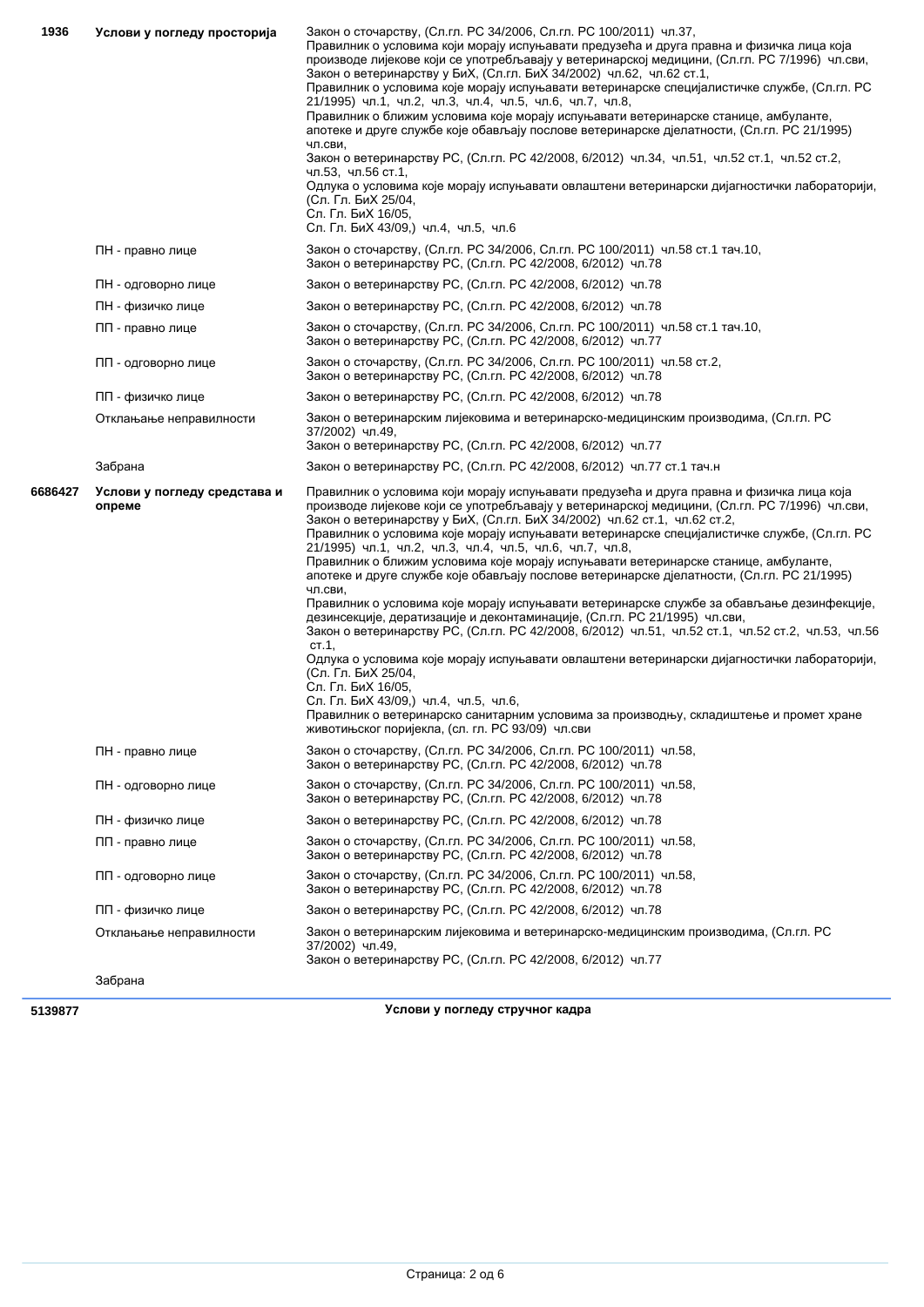| 5139878 | Прописани стручни кадар                         | Закон о сточарству, (Сл.гл. РС 34/2006, Сл.гл. РС 100/2011) чл.24,<br>Закон о ветеринарским лијековима и ветеринарско-медицинским производима, (Сл.гл. РС<br>37/2002) чл.25, чл.34,<br>Правилник о условима који морају испуњавати предузећа и друга правна и физичка лица која<br>производе лијекове који се употребљавају у ветеринарској медицини, (Сл.гл. РС 7/1996) чл.3, |
|---------|-------------------------------------------------|--------------------------------------------------------------------------------------------------------------------------------------------------------------------------------------------------------------------------------------------------------------------------------------------------------------------------------------------------------------------------------|
|         |                                                 | Закон о ветеринарству у БиХ, (Сл.гл. БиХ 34/2002) чл.58 ст.3 тач.а,<br>Закон о ветеринарству РС, (Сл.гл. РС 42/2008, 6/2012) чл.34, чл.48, чл.51, чл.52 ст.2, чл.55,<br>чл.60 ст.1,<br>Одлука о условима које морају испуњавати овлаштени ветеринарски дијагностички лабораторији,<br>(Сл. Гл. БиХ 25/04,                                                                      |
|         |                                                 | Сл. Гл. БиХ 16/05,<br>Сл. Гл. БиХ 43/09,) чл.7                                                                                                                                                                                                                                                                                                                                 |
|         | ПН - правно лице                                | Закон о ветеринарским лијековима и ветеринарско-медицинским производима, (Сл.гл. РС<br>37/2002) чл.53 ст.1 тач.13, чл.53 ст.1 тач.14, чл.53 ст.1 тач.9,<br>Закон о ветеринарству РС, (Сл.гл. РС 42/2008, 6/2012) чл.78                                                                                                                                                         |
|         | ПН - одговорно лице                             | Закон о ветеринарским лијековима и ветеринарско-медицинским производима, (Сл.гл. РС<br>37/2002) чл.53 ст.2,<br>Закон о ветеринарству РС, (Сл.гл. РС 42/2008, 6/2012) чл.78                                                                                                                                                                                                     |
|         | ПН - физичко лице                               | Закон о ветеринарству РС, (Сл.гл. РС 42/2008, 6/2012) чл.78                                                                                                                                                                                                                                                                                                                    |
|         | ПП - правно лице                                | Закон о ветеринарским лијековима и ветеринарско-медицинским производима, (Сл.гл. РС<br>37/2002) чл.53 ст.1 тач.13, чл.53 ст.1 тач.14, чл.53 ст.1 тач.9,<br>Закон о ветеринарству РС, (Сл.гл. РС 42/2008, 6/2012) чл.78                                                                                                                                                         |
|         | ПП - одговорно лице                             | Закон о ветеринарским лијековима и ветеринарско-медицинским производима, (Сл.гл. РС<br>37/2002) чл.53 ст.2,                                                                                                                                                                                                                                                                    |
|         |                                                 | Закон о ветеринарству РС, (Сл.гл. РС 42/2008, 6/2012) чл.78                                                                                                                                                                                                                                                                                                                    |
|         | ПП - физичко лице                               | Закон о ветеринарству РС, (Сл.гл. РС 42/2008, 6/2012) чл.78<br>Закон о ветеринарским лијековима и ветеринарско-медицинским производима, (Сл.гл. РС                                                                                                                                                                                                                             |
|         | Отклањање неправилности                         | 37/2002) чл.49,<br>Закон о ветеринарству у БиХ, (Сл.гл. БиХ 34/2002) чл.86 ст.1 тач.34,                                                                                                                                                                                                                                                                                        |
|         |                                                 | Закон о ветеринарству РС, (Сл.гл. РС 42/2008, 6/2012) чл.77 ст.1 тач.а, чл.77 ст.1 тач.ћ<br>Закон о ветеринарским лијековима и ветеринарско-медицинским производима, (Сл.гл. РС                                                                                                                                                                                                |
|         | Забрана                                         | 37/2002) чл.54 ст.2,<br>Закон о ветеринарству РС, (Сл.гл. РС 42/2008, 6/2012) чл.77 ст.1 тач.а                                                                                                                                                                                                                                                                                 |
| 5139468 |                                                 | Промет лијекова                                                                                                                                                                                                                                                                                                                                                                |
| 5139560 | Стављање лијека у промет<br>супротно прописаним | Закон о ветеринарским лијековима и ветеринарско-медицинским производима, (Сл.гл. РС<br>37/2002) чл.20,                                                                                                                                                                                                                                                                         |
|         | одредбама                                       | Закон о ветеринарско-медицинским производима, (Сл.гл. РС 71/12) чл.59 ст.5                                                                                                                                                                                                                                                                                                     |
|         | ПН - правно лице                                | Закон о ветеринарским лијековима и ветеринарско-медицинским производима, (Сл.гл. РС<br>37/2002) чл.53 ст.1 тач.3                                                                                                                                                                                                                                                               |
|         | ПН - одговорно лице                             | Закон о ветеринарским лијековима и ветеринарско-медицинским производима, (Сл.гл. РС<br>37/2002) чл.53 ст.2                                                                                                                                                                                                                                                                     |
|         | ПН - физичко лице                               | Закон о ветеринарско-медицинским производима, (Сл.гл. РС 71/12) чл.87 ст.4                                                                                                                                                                                                                                                                                                     |
|         | ПП - правно лице                                | Закон о ветеринарским лијековима и ветеринарско-медицинским производима, (Сл.гл. РС<br>37/2002) чл.53 ст.1 тач.3                                                                                                                                                                                                                                                               |
|         | ПП - одговорно лице                             | Закон о ветеринарским лијековима и ветеринарско-медицинским производима, (Сл.гл. РС<br>37/2002) чл.53 ст.2                                                                                                                                                                                                                                                                     |
|         | Отклањање неправилности                         | Закон о ветеринарским лијековима и ветеринарско-медицинским производима, (Сл.гл. РС<br>37/2002) чл.49                                                                                                                                                                                                                                                                          |
|         | Одузимање                                       | Закон о ветеринарским лијековима и ветеринарско-медицинским производима, (Сл.гл. РС<br>37/2002) чл.54 ст.1                                                                                                                                                                                                                                                                     |
|         | Забрана                                         | Закон о ветеринарским лијековима и ветеринарско-медицинским производима, (Сл.гл. РС<br>37/2002) чл.54 ст.2                                                                                                                                                                                                                                                                     |
| 5139563 | Стављање лијека у промет без<br>упутства        | Закон о ветеринарским лијековима и ветеринарско-медицинским производима, (Сл.гл. РС<br>37/2002) чл.26                                                                                                                                                                                                                                                                          |
|         | ПН - правно лице                                | Закон о ветеринарским лијековима и ветеринарско-медицинским производима, (Сл.гл. РС<br>37/2002) чл.53 ст.1 тач.10                                                                                                                                                                                                                                                              |
|         | ПН - одговорно лице                             | Закон о ветеринарским лијековима и ветеринарско-медицинским производима, (Сл.гл. РС<br>37/2002) чл.53 ст.2                                                                                                                                                                                                                                                                     |
|         | ПП - правно лице                                | Закон о ветеринарским лијековима и ветеринарско-медицинским производима, (Сл.гл. РС<br>37/2002) чл.53 ст.1 тач.10                                                                                                                                                                                                                                                              |
|         | ПП - одговорно лице                             | Закон о ветеринарским лијековима и ветеринарско-медицинским производима, (Сл.гл. РС<br>37/2002) чл.53 ст.2                                                                                                                                                                                                                                                                     |
|         | Отклањање неправилности                         | Закон о ветеринарским лијековима и ветеринарско-медицинским производима, (Сл.гл. РС<br>37/2002) чл.49                                                                                                                                                                                                                                                                          |
|         | Одузимање                                       | Закон о ветеринарским лијековима и ветеринарско-медицинским производима, (Сл.гл. РС<br>37/2002) чл.54 ст.1                                                                                                                                                                                                                                                                     |
|         | Забрана                                         | Закон о ветеринарским лијековима и ветеринарско-медицинским производима, (Сл.гл. РС<br>37/2002) чл.54 ст.2                                                                                                                                                                                                                                                                     |
| 5139443 |                                                 | Захтјев за продожење или укидање одобрења Министарства за стављање у промет                                                                                                                                                                                                                                                                                                    |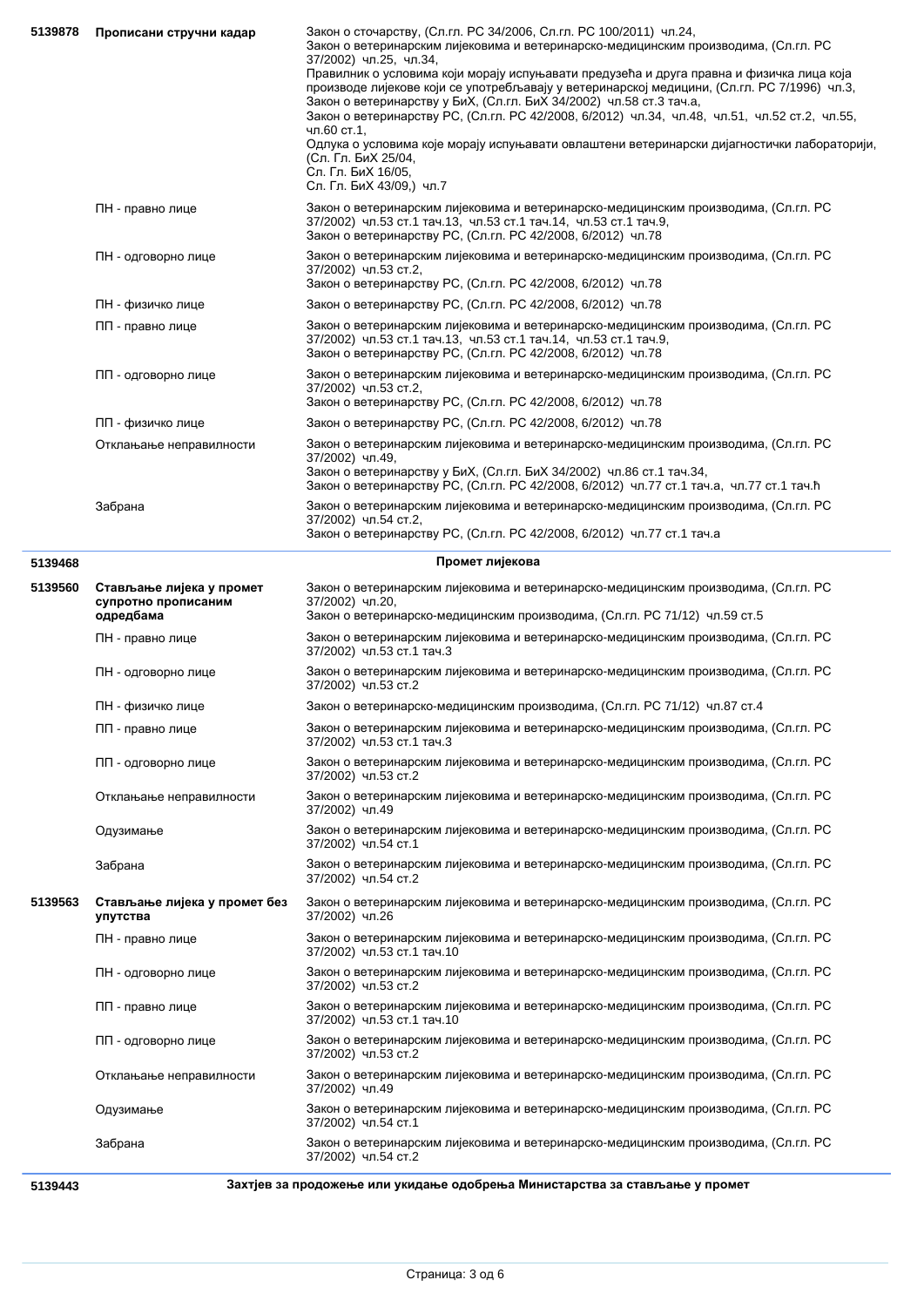| 5139445 | Захтјев за продужење или<br>укидање одобрења<br>Министарства за стављање у<br>промет | Закон о ветеринарским лијековима и ветеринарско-медицинским производима, (Сл.гл. РС<br>37/2002) чл.18, чл.20                                                                                               |
|---------|--------------------------------------------------------------------------------------|------------------------------------------------------------------------------------------------------------------------------------------------------------------------------------------------------------|
|         | ПН - правно лице                                                                     | Закон о ветеринарским лијековима и ветеринарско-медицинским производима, (Сл.гл. РС<br>37/2002) чл.53 ст.1 тач.7                                                                                           |
|         | ПН - одговорно лице                                                                  | Закон о ветеринарским лијековима и ветеринарско-медицинским производима, (Сл.гл. РС<br>37/2002) чл.53 ст.2                                                                                                 |
|         | ПП - правно лице                                                                     | Закон о ветеринарским лијековима и ветеринарско-медицинским производима, (Сл.гл. РС<br>37/2002) чл.53 ст.1 тач.7                                                                                           |
|         | ПП - одговорно лице                                                                  | Закон о ветеринарским лијековима и ветеринарско-медицинским производима, (Сл.гл. РС<br>37/2002) чл.53 ст.2                                                                                                 |
|         | Отклањање неправилности                                                              | Закон о ветеринарским лијековима и ветеринарско-медицинским производима, (Сл.гл. РС<br>37/2002) чл.49                                                                                                      |
|         | Забрана                                                                              | Закон о ветеринарским лијековима и ветеринарско-медицинским производима, (Сл.гл. РС<br>37/2002) чл.54                                                                                                      |
| 5139419 |                                                                                      | Оглашавање и обавјештавање                                                                                                                                                                                 |
| 5139420 | Оглашавање и обавјештавање                                                           | Закон о ветеринарским лијековима и ветеринарско-медицинским производима, (Сл.гл. РС<br>37/2002) чл.45, чл.47                                                                                               |
|         | ПН - правно лице                                                                     | Закон о ветеринарским лијековима и ветеринарско-медицинским производима, (Сл.гл. РС<br>37/2002) чл.53 ст.1 тач.18, чл.53 ст.1 тач.19                                                                       |
|         | ПН - одговорно лице                                                                  | Закон о ветеринарским лијековима и ветеринарско-медицинским производима, (Сл.гл. РС<br>37/2002) чл.53 ст.2                                                                                                 |
|         | ПН - физичко лице                                                                    |                                                                                                                                                                                                            |
|         | ПП - правно лице                                                                     | Закон о ветеринарским лијековима и ветеринарско-медицинским производима, (Сл.гл. РС<br>37/2002) чл.53 ст.1 тач.18, чл.53 ст.1 тач.19                                                                       |
|         | ПП - одговорно лице                                                                  | Закон о ветеринарским лијековима и ветеринарско-медицинским производима, (Сл.гл. РС<br>37/2002) чл.53 ст.2                                                                                                 |
|         | ПП - физичко лице                                                                    |                                                                                                                                                                                                            |
|         | Отклањање неправилности                                                              | Закон о ветеринарским лијековима и ветеринарско-медицинским производима, (Сл.гл. РС<br>37/2002) чл.49                                                                                                      |
|         |                                                                                      |                                                                                                                                                                                                            |
| 4915    |                                                                                      | Вођење евиденције                                                                                                                                                                                          |
| 1947    | Вођење евиденције лијекова<br>који садрже опојне дроге                               | Правилник о начину прописивања и издавања лијекова који се употребљавају у ветеринарској<br>медицини, (Сл.гл. РС 7/1996) чл.32, чл.сви                                                                     |
|         | Отклањање неправилности                                                              | Закон о ветеринарским лијековима и ветеринарско-медицинским производима, (Сл.гл. РС<br>37/2002) чл.49,<br>Закон о инспекцијама у Републици Српској, (Сл. гл. РС 74/10, 109/2012, 117/2012, 44/2016) чл.57  |
| 1949    | Евиденција лијекова издатих на<br>рецепт                                             | Правилник о начину прописивања и издавања лијекова који се употребљавају у ветеринарској<br>медицини, (Сл.гл. РС 7/1996) чл.37 ст.1, чл.37 ст.2, чл.37 ст.3, чл.37 ст.4, чл.37 ст.5, чл.37 ст.6,<br>чл.сви |
|         | Отклањање неправилности                                                              | Закон о ветеринарским лијековима и ветеринарско-медицинским производима, (Сл.гл. РС<br>37/2002) чл.49,                                                                                                     |
|         |                                                                                      | Закон о инспекцијама у Републици Српској, (Сл. гл. РС 74/10, 109/2012, 117/2012, 44/2016) чл.57                                                                                                            |
| 1951    | Регистар супстанци са<br>тиреостатичким, естрогеним и<br>гастрогеним дејством        | Правилник о начину прописивања и издавања лијекова који се употребљавају у ветеринарској<br>медицини, (Сл.гл. РС 7/1996) чл.38 ст.1, чл.сви                                                                |
|         | Отклањање неправилности                                                              | Закон о ветеринарским лијековима и ветеринарско-медицинским производима, (Сл.гл. РС<br>37/2002) чл.49,                                                                                                     |
|         |                                                                                      | Закон о инспекцијама у Републици Српској, (Сл. гл. РС 74/10, 109/2012, 117/2012, 44/2016) чл.57                                                                                                            |
| 5139514 |                                                                                      | Провјера квалитета                                                                                                                                                                                         |
| 5139515 | Провјера квалитета редовна                                                           | Закон о ветеринарским лијековима и ветеринарско-медицинским производима, (Сл.гл. РС<br>37/2002) чл.38                                                                                                      |
|         | ПН - правно лице                                                                     | Закон о ветеринарским лијековима и ветеринарско-медицинским производима, (Сл.гл. РС<br>37/2002) чл.53 ст.1 тач.14, чл.53 ст.1 тач.16                                                                       |
|         | ПН - одговорно лице                                                                  | Закон о ветеринарским лијековима и ветеринарско-медицинским производима, (Сл.гл. РС<br>37/2002) чл.53 ст.2                                                                                                 |
|         | ПП - правно лице                                                                     | Закон о ветеринарским лијековима и ветеринарско-медицинским производима, (Сл.гл. РС<br>37/2002) чл.53 ст.1 тач.14, чл.53 ст.1 тач.16                                                                       |
|         | ПП - одговорно лице<br>Отклањање неправилности                                       | Закон о ветеринарским лијековима и ветеринарско-медицинским производима, (Сл.гл. РС<br>37/2002) чл.53 ст.2<br>Закон о ветеринарским лијековима и ветеринарско-медицинским производима, (Сл.гл. РС          |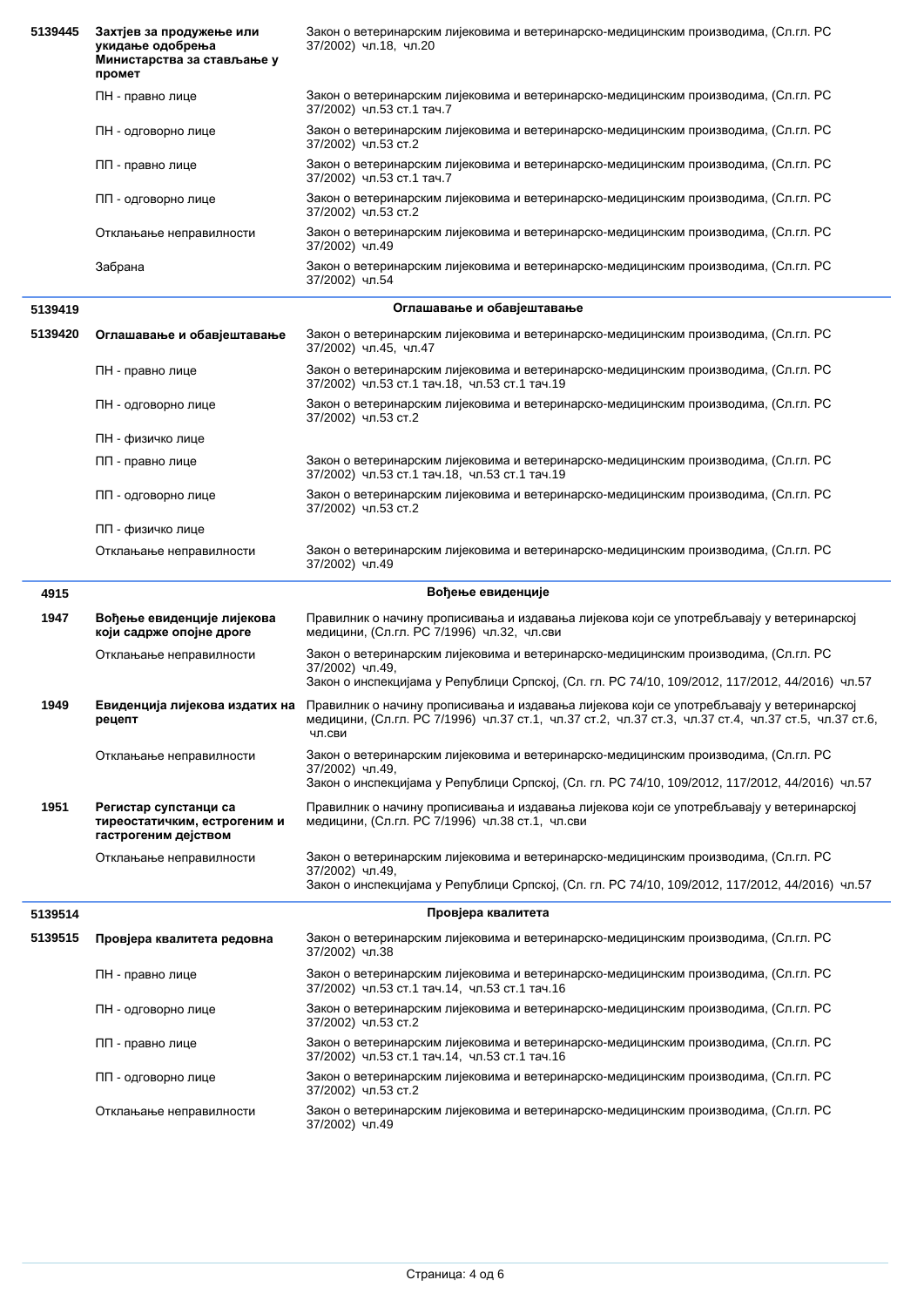| 5139525 | Провјера квалитета посебна                                                                    | Закон о ветеринарским лијековима и ветеринарско-медицинским производима, (Сл.гл. РС<br>37/2002) чл.39                                                    |
|---------|-----------------------------------------------------------------------------------------------|----------------------------------------------------------------------------------------------------------------------------------------------------------|
|         | ПН - правно лице                                                                              | Закон о ветеринарским лијековима и ветеринарско-медицинским производима, (Сл.гл. РС<br>37/2002) чл.53 ст.1 тач.15, чл.53 ст.1 тач.16                     |
|         | ПН - одговорно лице                                                                           | Закон о ветеринарским лијековима и ветеринарско-медицинским производима, (Сл.гл. РС<br>37/2002) чл.53 ст.2                                               |
|         | ПП - правно лице                                                                              | Закон о ветеринарским лијековима и ветеринарско-медицинским производима, (Сл.гл. РС<br>37/2002) чл.53 ст.1 тач.15, чл.53 ст.1 тач.16                     |
|         | ПП - одговорно лице                                                                           | Закон о ветеринарским лијековима и ветеринарско-медицинским производима, (Сл.гл. РС<br>37/2002) чл.53 ст.2                                               |
|         | Отклањање неправилности                                                                       | Закон о ветеринарским лијековима и ветеринарско-медицинским производима, (Сл.гл. РС<br>37/2002) чл.49                                                    |
| 5139527 | Провјера квалитета ванредна                                                                   | Закон о ветеринарским лијековима и ветеринарско-медицинским производима, (Сл.гл. РС<br>37/2002) чл.40                                                    |
|         | ПН - правно лице                                                                              | Закон о ветеринарским лијековима и ветеринарско-медицинским производима, (Сл.гл. РС<br>37/2002) чл.53 ст.1 тач.16                                        |
|         | ПН - одговорно лице                                                                           | Закон о ветеринарским лијековима и ветеринарско-медицинским производима, (Сл.гл. РС<br>37/2002) чл.53 ст.2                                               |
|         | ПП - правно лице                                                                              | Закон о ветеринарским лијековима и ветеринарско-медицинским производима, (Сл.гл. РС<br>37/2002) чл.53 ст.1 тач.16                                        |
|         | ПП - одговорно лице                                                                           | Закон о ветеринарским лијековима и ветеринарско-медицинским производима, (Сл.гл. РС<br>37/2002) чл.53 ст.2                                               |
|         | Отклањање неправилности                                                                       | Закон о ветеринарским лијековима и ветеринарско-медицинским производима, (Сл.гл. РС<br>37/2002) чл.49                                                    |
| 5139528 | Вођење евиденција о<br>провјерама                                                             | Закон о ветеринарским лијековима и ветеринарско-медицинским производима, (Сл.гл. РС<br>37/2002) чл.42                                                    |
|         | ПН - правно лице                                                                              | Закон о ветеринарским лијековима и ветеринарско-медицинским производима, (Сл.гл. РС<br>37/2002) чл.53 ст.1 тач.17                                        |
|         | ПН - одговорно лице                                                                           | Закон о ветеринарским лијековима и ветеринарско-медицинским производима, (Сл.гл. РС<br>37/2002) чл.53 ст.2                                               |
|         | ПП - правно лице                                                                              | Закон о ветеринарским лијековима и ветеринарско-медицинским производима, (Сл.гл. РС<br>37/2002) чл.53 ст.1 тач.17                                        |
|         | ПП - одговорно лице                                                                           | Закон о ветеринарским лијековима и ветеринарско-медицинским производима, (Сл.гл. РС<br>37/2002) чл.53 ст.2                                               |
|         | Отклањање неправилности                                                                       | Закон о ветеринарским лијековима и ветеринарско-медицинским производима, (Сл.гл. РС<br>37/2002) чл.49                                                    |
| 5139447 |                                                                                               | Нешкодљиво уништавање лијека љековитог додатка и ветеринарско медицинског производа                                                                      |
| 5139449 | Нешкодљиво уништавање<br>лијека, љековитог додатка и<br>ветеринарско-медицинског<br>производа | Закон о ветеринарским лијековима и ветеринарско-медицинским производима, (Сл.гл. РС<br>37/2002) чл.36                                                    |
|         | Отклањање неправилности                                                                       | Закон о ветеринарским лијековима и ветеринарско-медицинским производима, (Сл.гл. РС<br>37/2002) чл.49                                                    |
|         | Уништавање                                                                                    | Правилник о начину уништавања лијекова и помоћних лијековитих и медицинских средстава за<br>употребу у ветеринарској медицини, (сл.гл. РС 7/1996) чл.сви |
|         |                                                                                               |                                                                                                                                                          |

Í,

**2233 ИРИЈАВА У ЈЕДИНСТВЕНИ СИСТЕМ РЕГИСТРАЦИЈЕ, КОНТРОЛЕ И НАПЛАТЕ ДОПРИНОСА**